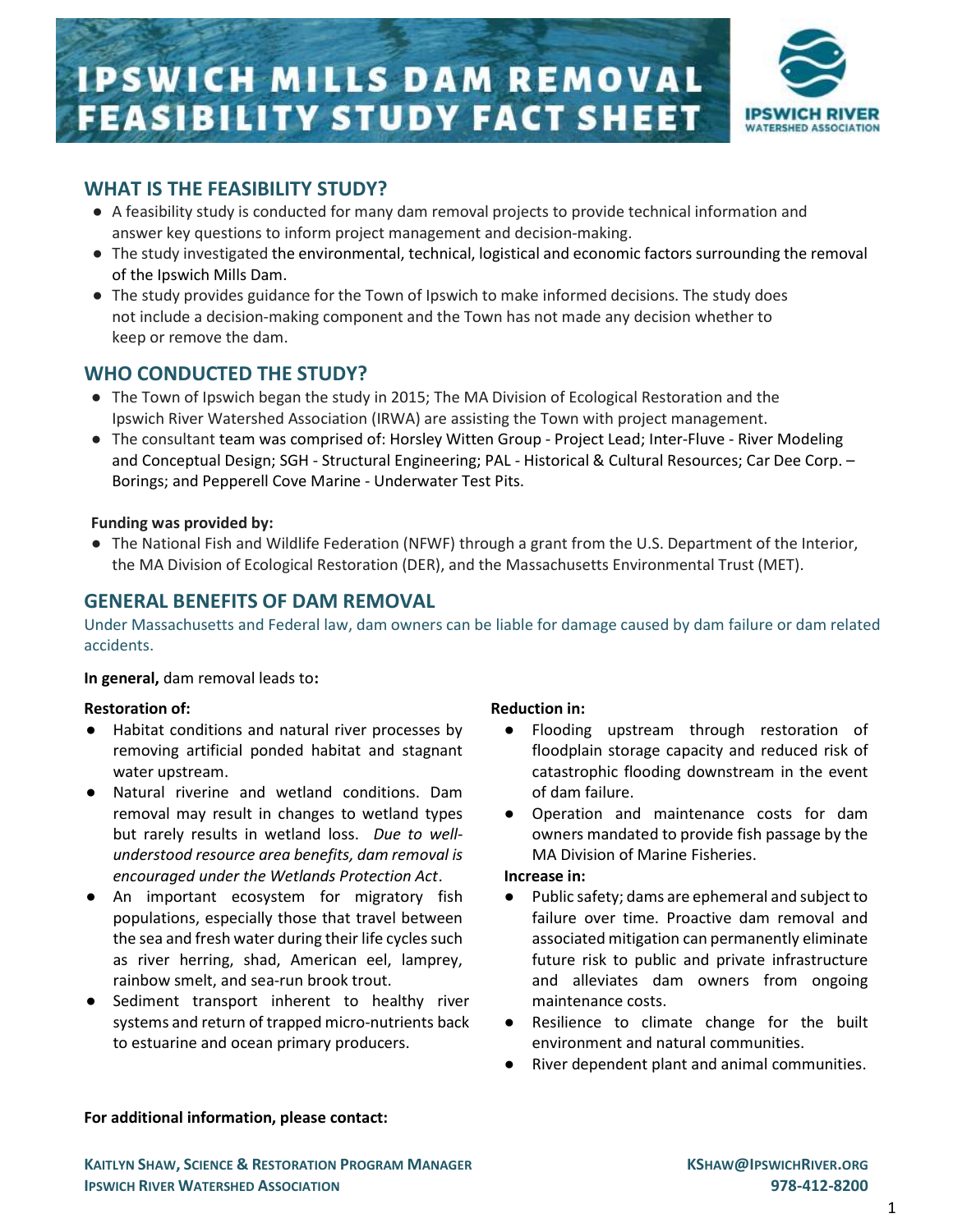# REGIONAL BENEFITS

Healthy, connected rivers are more resilient rivers. Removal of the Ipswich Mills Dam:

- Would eliminate a "head of tide" dam, one of the most ecologically destructive type of dam, as they eliminate the ability for aquatic species to gradually transition between or avoid salt water.
- Prevent the mortality of many freshwater organisms that currently wash over the dam, since they cannot gradually transition to or avoid salt water.
- Provides high restoration value for removal as compared to other dams. This site ranks in the 90<sup>th</sup> percentile for dams across the state according to DER and ranks in the  $95<sup>th</sup>$  percentile for coastal dams from Maine to Virginia according to The Nature Conservancy.
- Would enhance likelihood of diadromous fish passage. Although the dam currently has a fishway, fishways can be inefficient and increase predation. Certain species, such as shad, do not reliably use fishways.
- Would restore 49 miles of migratory fish habitat and restore ecological health of the river through restoring natural temperature and dissolved oxygen regimes.
- Should have positive cascading effects on the aquatic food chain and fish-eating fish in the Gulf of Maine such as Cod, Bluefish, Bluefin Tuna, and Striped Bass, as well as marine mammals, through the increase in habitat for migratory forage fish like river herring which serve as important prey species.
- Would enhance both migratory and predatory fish populations and contribute to biodiversity, and economic resiliency of nearby coastal communities.
- Would restore natural ecosystem function and improve important processes such as biogeochemical cycling, sediment supply, and flood capacity.

## CHANGES IN FLOODING AND HYDRAULICS

A total of 30 channel and bridge cross sections were surveyed throughout the entire area of potential impact which extends approximately 1,100 feet upstream of the railroad bridge to downstream through the "lower falls" located just downstream of the County St. Bridge.

- There is no risk to present or future public or private water supplies. Like most "run of the river" dams, the Ipswich Mills impoundment stores relatively little water so it does not have significant water storage potential.
- The study produced a detailed model and assessed impacts on upstream infrastructure and property that could be impacted.
- Removal would result in lower water levels above the dam, while water levels below the dam will remain the same. Choate Bridge currently is and will remain the primary flow restriction for large storm events.
- Removal could result in the conversion of the ponded area behind the dam into a tidal fresh river area which is one of the rarest wetland habitats in Massachusetts.
- The new water elevations would vary based on seasonal river flows and daily tides. Models predict the new water level will average elevation 3.5 feet and vary between 1 and 6 feet lower than current conditions at the dam site with significantly less variation as you move upstream.
- Although the area will be influenced by tidal movement, salt water is not anticipated to ascend upstream further than the current dam site, although future salinity monitoring should inform this assumption.
- The extent of the dam's impact ends approximately 1.5 miles upstream which is just above the Railroad Bridge.
- Removal would lead to reduced flooding risk to buildings and property upstream of the dam.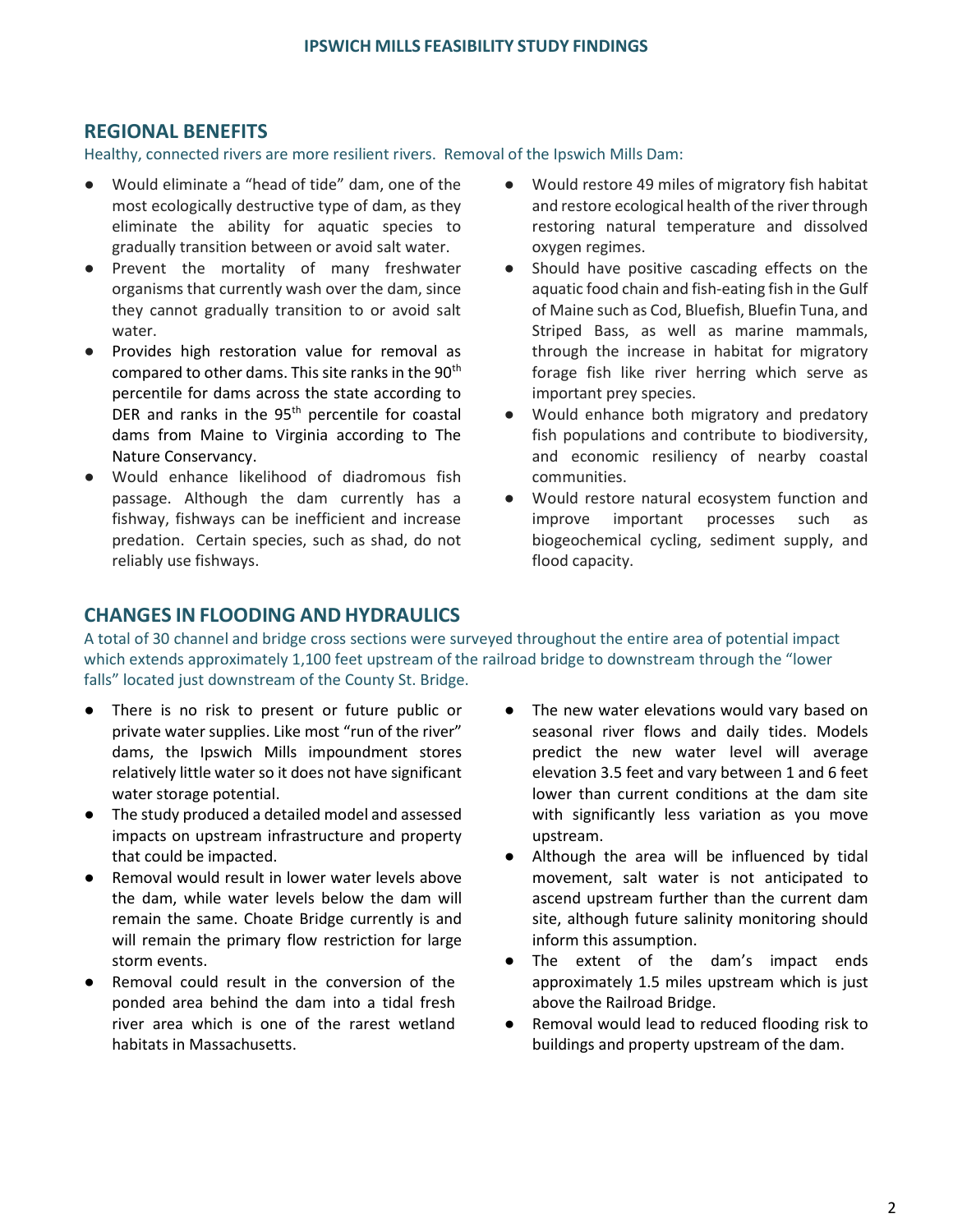## RECREATION

- Removal would enhance recreational opportunities such as fishing, boating, and birding which can add vitality to the downtown area and the Riverwalk.
- Potential fish passage and paddling restrictions at Railroad Bridge during extreme low flows were identified and would be addressed in future project design to mitigate impacts.
- The study identified a potential to increase ecotourism through improved river-centric events.
- Four tributary confluences, two public canoe landings, and the IRWA dock area were evaluated. Dam removal would have minimal impacts on these areas.
- Improved paddling access at dam site would allow boating opportunities down the river into the estuary during most flow conditions, however paddling may be impacted during the driest times of year (akin to current conditions).

## SEDIMENT TRANSPORT AND POTENTIAL EROSION

A table of potential impacts and mitigation suggestions for each potential impact is provided in the full report.

- More study is recommended to assess the sediment accumulation upstream of the dam and assess the risk of bank and river channel erosion along the railroad embankment. As the system reverts to natural, pre-dam conditions there will be temporary river channel erosion in some tributaries as they enter the main portion of the river.
- Temporary sediment accumulation at Choate Bridge following removal is expected until the system equalizes during subsequent floods. It is recommended that deposition in the downstream channel be monitored following dam removal.
- Fine sediment that is released as a result of dam removal is likely to be dispersed by river flows and tidal fluctuations in the downstream channel.
- Prior studies have found the sediment upstream of the dam appears to be relatively clean and suitable for downstream release. Additional sediment testing would be required as part of future permitting efforts, if dam removal is advanced.
- To more accurately predict future upstream water levels, further investigation will be required to clarify the elevation and integrity of the bedrock that the dam is built upon, historically known as the "upper falls." For this study, a conservative approach was used to model future conditions due to the uncertainty of the bedrock elevation and condition.

## POTENTIAL IMPACTS TO NEARBY BUILDINGS & OTHER INFRASTRUCTURE

- The study concluded that there is potential risk to one building which could be mitigated pending further investigation.
- Test pits determined river edge foundations are bearing on rock, competent soil, or piles low enough to remain submerged in a dam-removal scenario such that there is no risk to perimeter foundations.
- 2018 borings indicated that compressible soils composed of organic silt exist in the southeast corner of one building, raising the possibility of similar soils under two other building areas. If present, settlement of 1 to 1.5 inches is possible over 50 years due to the drying of soils.
- No borings were completed in the building interior, so the presence of compressible soils or timber pile foundation under southeastern corner interior columns beneath building is possible. Further study is necessary to confirm the subsurface conditions.
- The Town's main sewer interceptor and trunk line are currently exposed along and under the river downstream of the dam and could be impacted by trees or other debris currently trapped by the dam. The Town is planning to shore up these pipes before the dam would be removed which would eliminate the risk to this infrastructure.